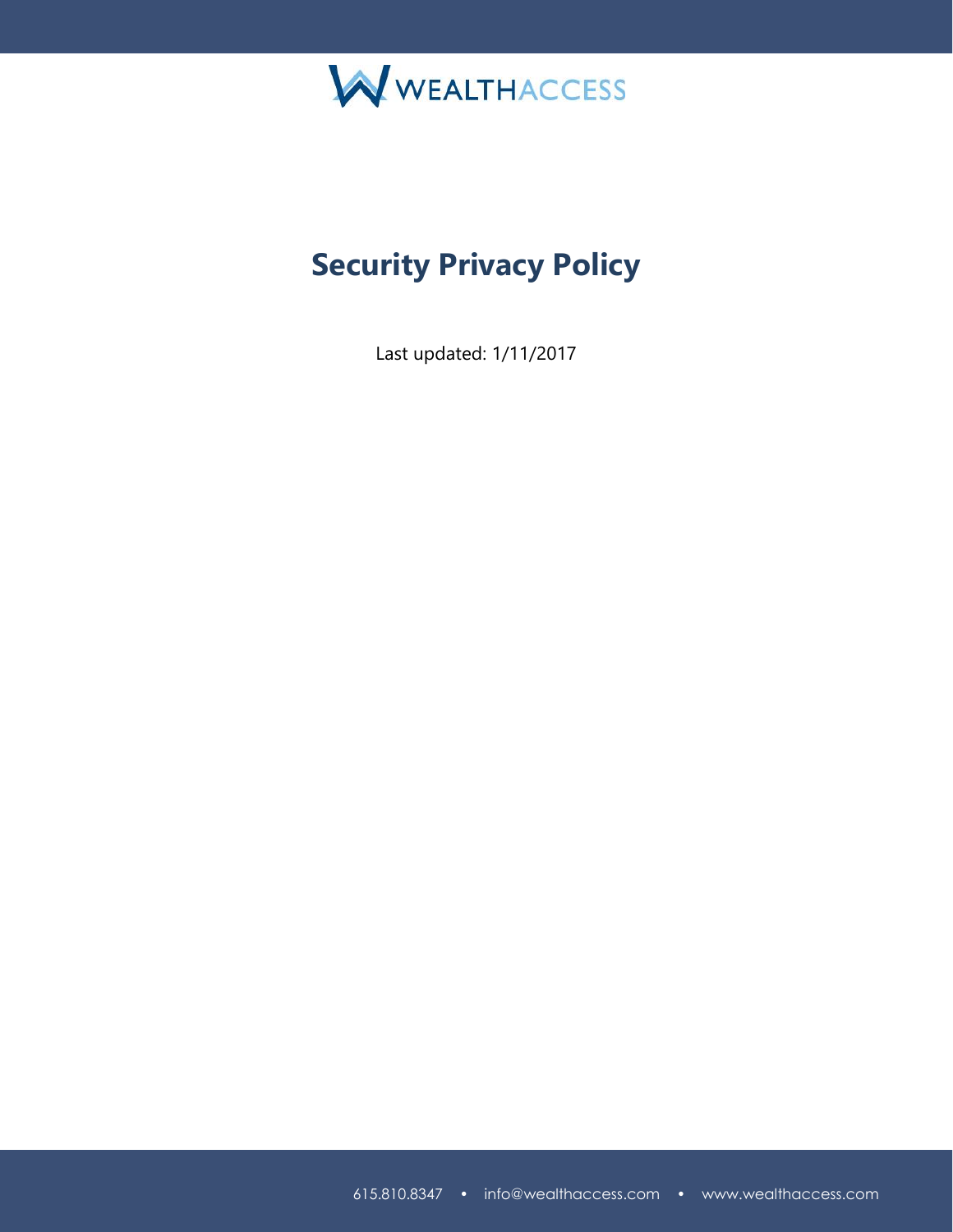

At Wealth Access Inc. we know our clients and data partners expect us to preserve the privacy and confidentiality of their data while this information is within our control. The trust and confidence of our clients is our highest priority and we are committed to maintaining the confidentiality of all client information.

Wealth Access Inc. agrees that all nonpublic information transmitted to and received by Wealth Access Inc. from its clients or from any other interface source on our clients' behalf that has a duty to keep such information confidential, will be considered "Confidential Information". Confidential Information includes, without limitation, all lists of customers, former customers and prospective customers, and information relating to the accounts of these customers such as balances, asset positions, transactions, fees, pricing information, business methods, strategies and other data transmitted to Wealth Access Inc. for use in the provision of Wealth Access Inc. services. If Wealth Access receives, stores, or accesses any nonpublic information that is subject to the Gramm-Leach-Bliley Act, Wealth Access will comply with the applicable requirements of the Gramm-Leach-Bliley Act.

Confidential Information shall be maintained in confidence by Wealth Access Inc. and shall not be used, duplicated, or otherwise disclosed to any third person, including employees of Wealth Access Inc. who do not need Confidential Information in order to perform services for clients. Wealth Access Inc. shall (a) hold all Confidential Information received from clients in confidence; (b) reproduce the Confidential Information only to the extent necessary to perform services for the client; (c) not knowingly disclose the Confidential Information to any third party without the prior written approval of client or as required by law; and (d) reasonably maintain Confidential Information in an appropriate and secure environment, both physically and electronically. Upon request of client, Confidential Information shall be returned the client or destroyed, as applicable, once the services contemplated by the agreement with the client have been completed.

If Wealth Access Inc. proposes to disclose Confidential Information to a third party in order to perform services requested by client under the client's agreement with Wealth Access Inc., Wealth Access Inc. will first obtain the consent of the client to make the disclosure. Upon the client's request, Wealth Access Inc. will enter into a confidentiality agreement with any such third party, under which that third party would be restricted from disclosing, using or duplicating such Confidential Information, except as consistent with the confidentiality agreement.

For many reasons, including the safety of Wealth Access Inc. assets and maintaining the privacy of client data, a formal information security incident response policy has been created and a privacy team has been established led by CTO. This team will respond to all potential security incidents, analyze, correct and, if needed, communicate the incident and the actions taken with Wealth Access Inc. employees, data partners and clients.